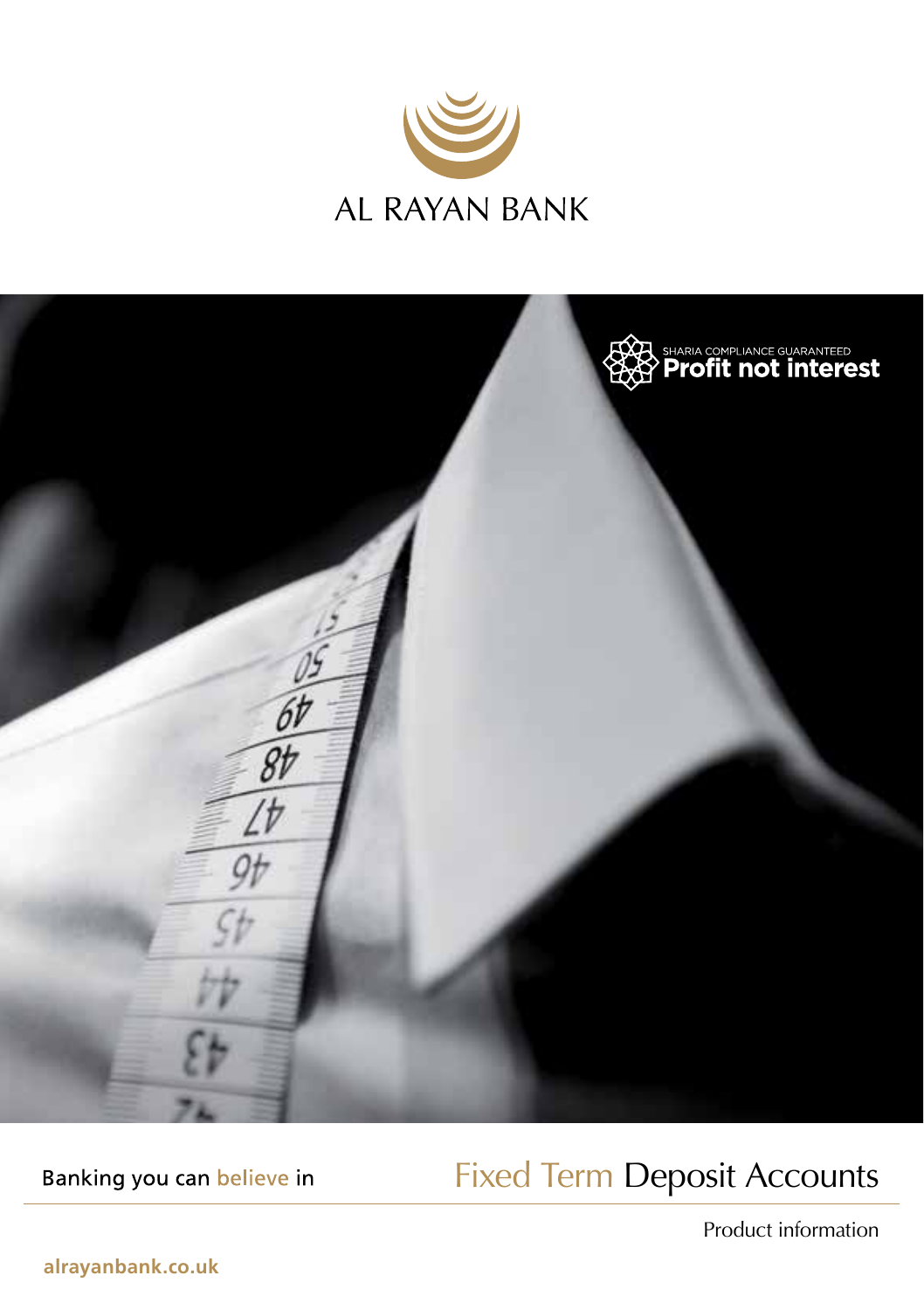# Fixed term savings

Al Rayan Bank's fixed term savings accounts tend to pay the highest rate of profit of all our savings range. We offer 12, 18, 24 and 36 Months Fixed Term Deposit (FTD) Accounts.

Fixed term deposit accounts are suitable for customers who have at least £5,000\* to invest, who want to earn the highest rate of profit and are willing to lock their money away for a fixed period of time, and for an expected (target) profit rate, agreed at the outset.

These accounts are operated under the Islamic finance principle of Wakala, which is an agency agreement for investment.

We will work as your agent, closely monitoring your investment and endeavouring to achieve an expected (target) profit rate.



**\*For Business Fixed Term Deposits, the minimum balance is £100,000.** 

#### **alrayanbank.co.uk**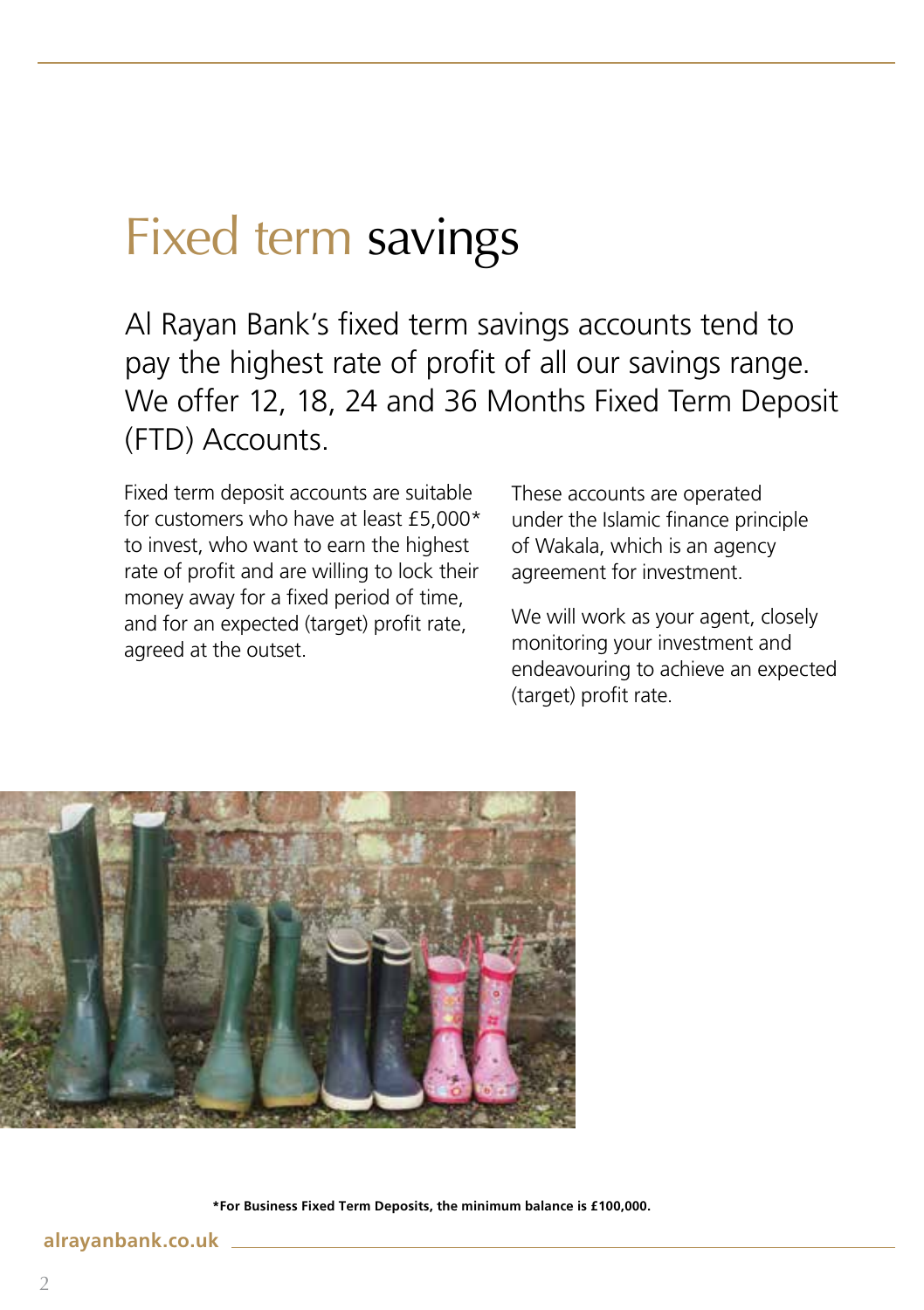# Features and benefits

| <b>Fixed term</b><br>savings                          | 12 Months                                     | <b>18 Months</b>    | 24 Months | 36 Months           |
|-------------------------------------------------------|-----------------------------------------------|---------------------|-----------|---------------------|
| <b>Sharia compliant</b><br>returns on<br>your savings |                                               |                     |           |                     |
| <b>Minimum</b><br>opening<br>balance                  | £5,000^                                       | £5,000 <sup>^</sup> | £5,000^   | £5,000 <sup>^</sup> |
| Initial deposit can be made                           |                                               |                     |           |                     |
| By phone*                                             |                                               |                     |           |                     |
| Digital Banking*                                      |                                               |                     |           |                     |
| <b>Profits</b><br>calculated                          | Profits are accounted and accrued every month |                     |           |                     |
| <b>Profits paid</b>                                   | Profit paid quarterly or on maturity          |                     |           |                     |

**^For Business Fixed Term Deposits, the minimum balance is £100,000. \*Digital Banking is available for individual customers only. You will need to register before you can use our Digital or telephone banking services. To register, contact our customer service team on 0800 4086 407.**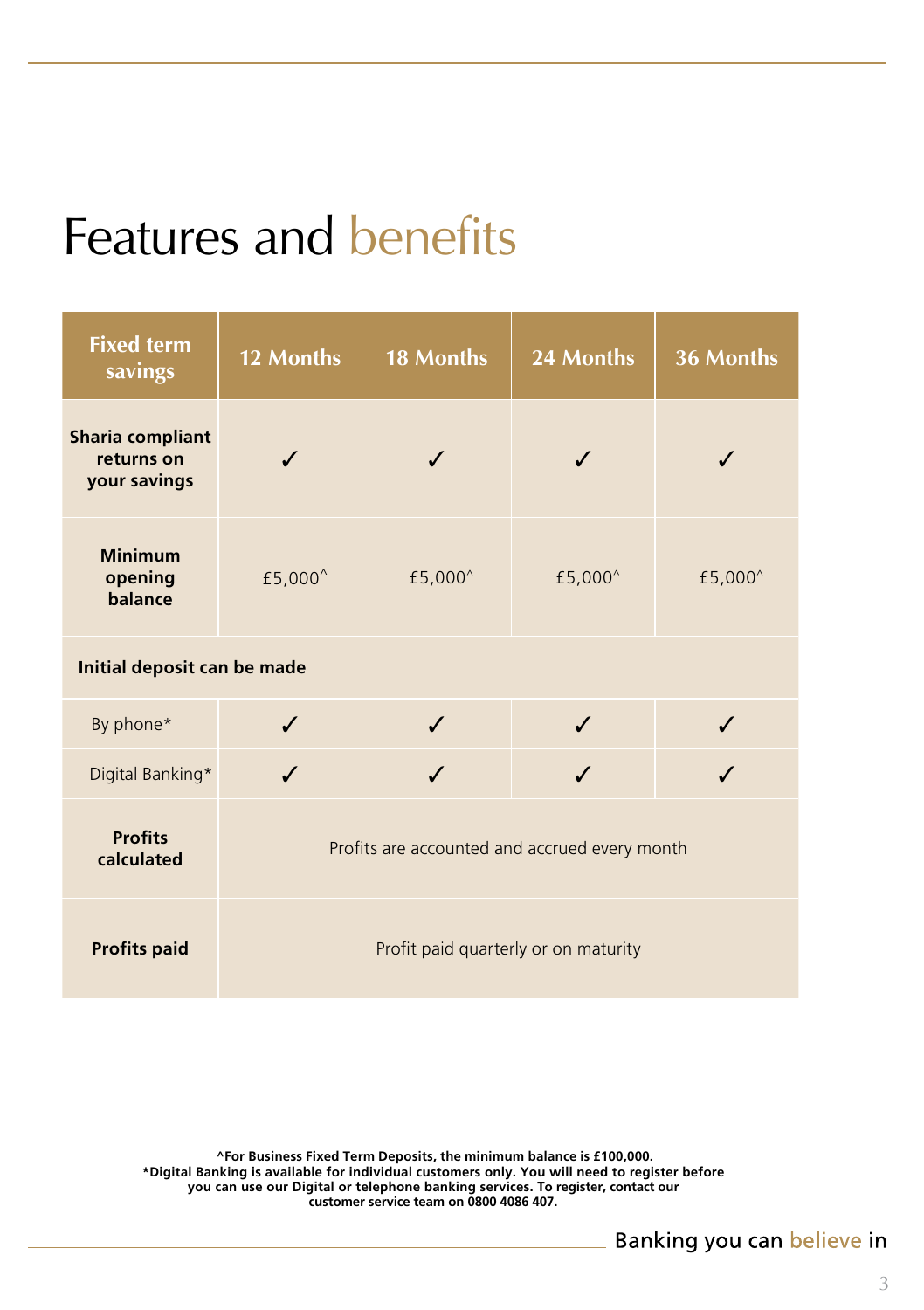## How it works

### Step 1

#### **Choosing an account**

Once you have selected the account you would like to open, you make an application to us specifying the term and the amount of your deposit.

If you are an existing customer, you will only have to complete the Fixed Term Deposit Account instruction form.

### Step 2

### **Making an application**

To find out how to make an application, please refer to the 'How to apply' section on page 7 of this booklet.

When you make your application, you can choose to have your profit paid quarterly or on maturity.

By signing and completing the application, you appoint us as your agent to invest the funds.

### Step 3

### **Receipt of deposits**

Once we have received your deposit amount, we will set up the account and you will receive a confirmation letter.

The confirmation letter will state the details of your Fixed Term Deposit Account.

During the fixed term, you cannot add additional funds to your account, or withdraw your funds partially or in full.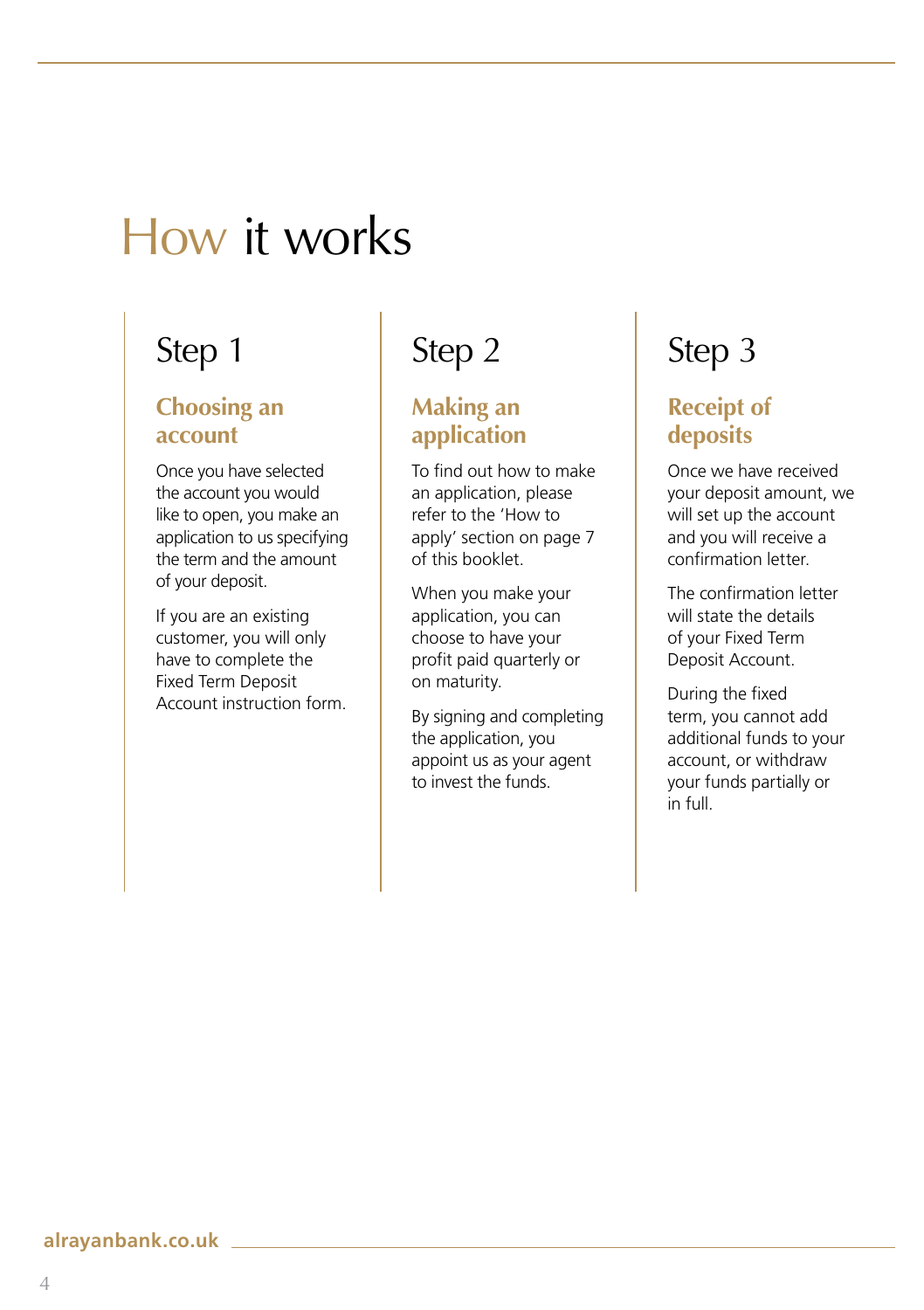### Step 4

#### **Monitoring your funds**

We will work as your agent, closely monitoring your investment, endeavouring to achieve the expected (target) profit rate.

### Step 5

### **Unforeseen circumstances**

If for any reason we are not able to achieve the expected (target) profit rate, we will give you the option to close your account.

If you choose to close your account, we will return your funds, along with the agreed profit accrued on your deposit up until the date of termination.

### Step 6

### **Maturity**

On maturity we will pay you back your initial deposit, plus the profit amount accrued on your account.

If on application you nominated an account into which your maturity balance should be paid, and we can confirm those details with you on maturity, we will pay your maturity balance into the nominated account.

Otherwise, we will open an Al Rayan Bank instant access savings account for you, and you will be able to withdraw your funds when you wish.

If you wish to roll-over your deposit for a further term after maturity, you can instruct us via the **Fixed Term Deposit Account instruction form** you fill in at the outset.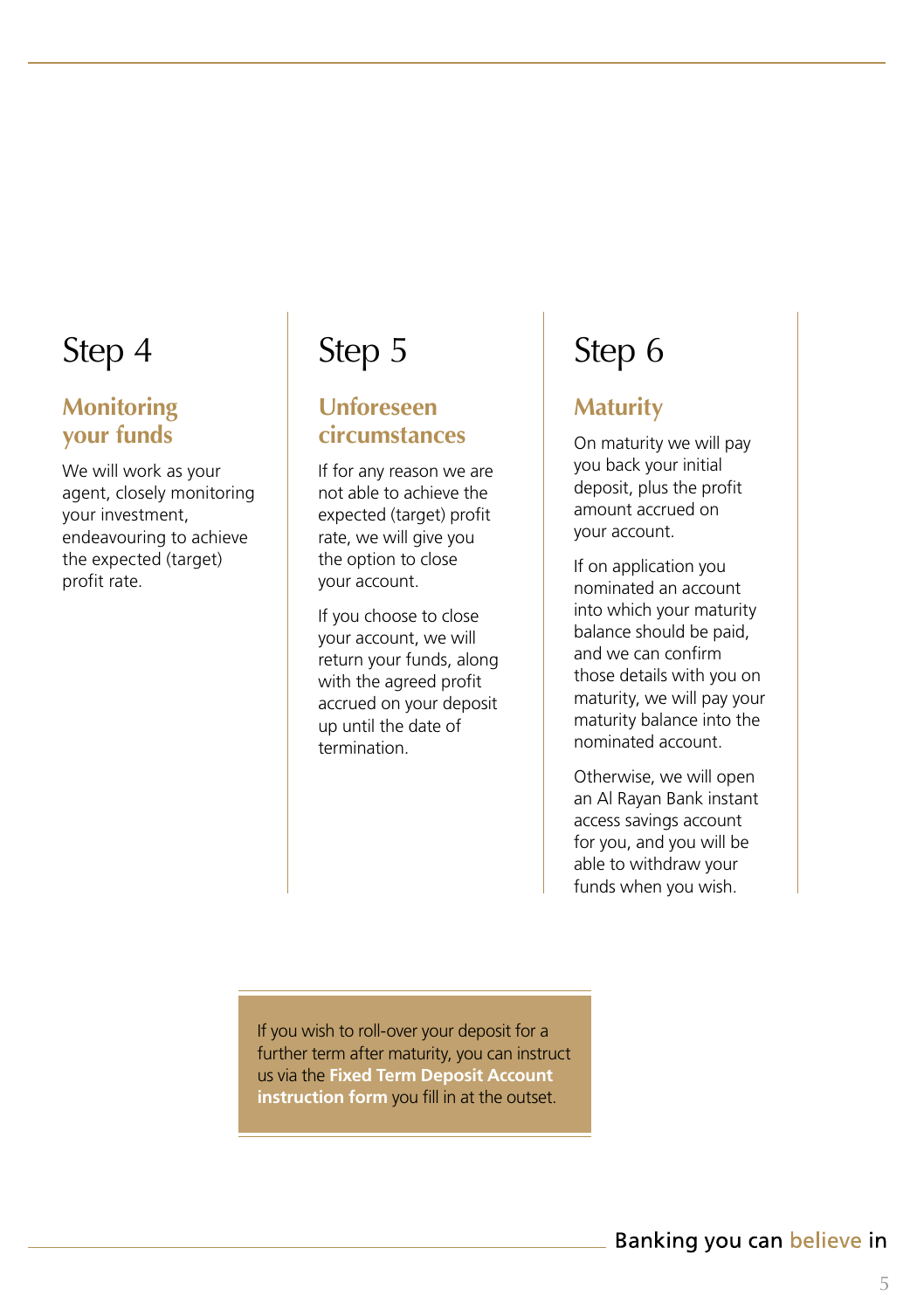# Proof of identity and address

To become an Al Rayan Bank customer we require proof of your identity and proof of your address. We need this information to help us protect you against fraudulent criminal activity and to comply with money laundering regulations.

 $\blacktriangleright$  In most cases you need to supply original documents as proof of identity and address (all documents will be photocopied and the originals given back to you).

For example, a valid passport or driving licence for your identification and recent bank statements for your address.

 $\blacktriangleright$  Additional documents are required for non-residents and UK based students.

 $\blacktriangleright$  Non-UK residents must apply in person to a branch with their documents.

For further details please refer to the 'Proof of Identity' leaflet available online at **alrayanbank.co.uk** or by calling **0800 4086 407**.

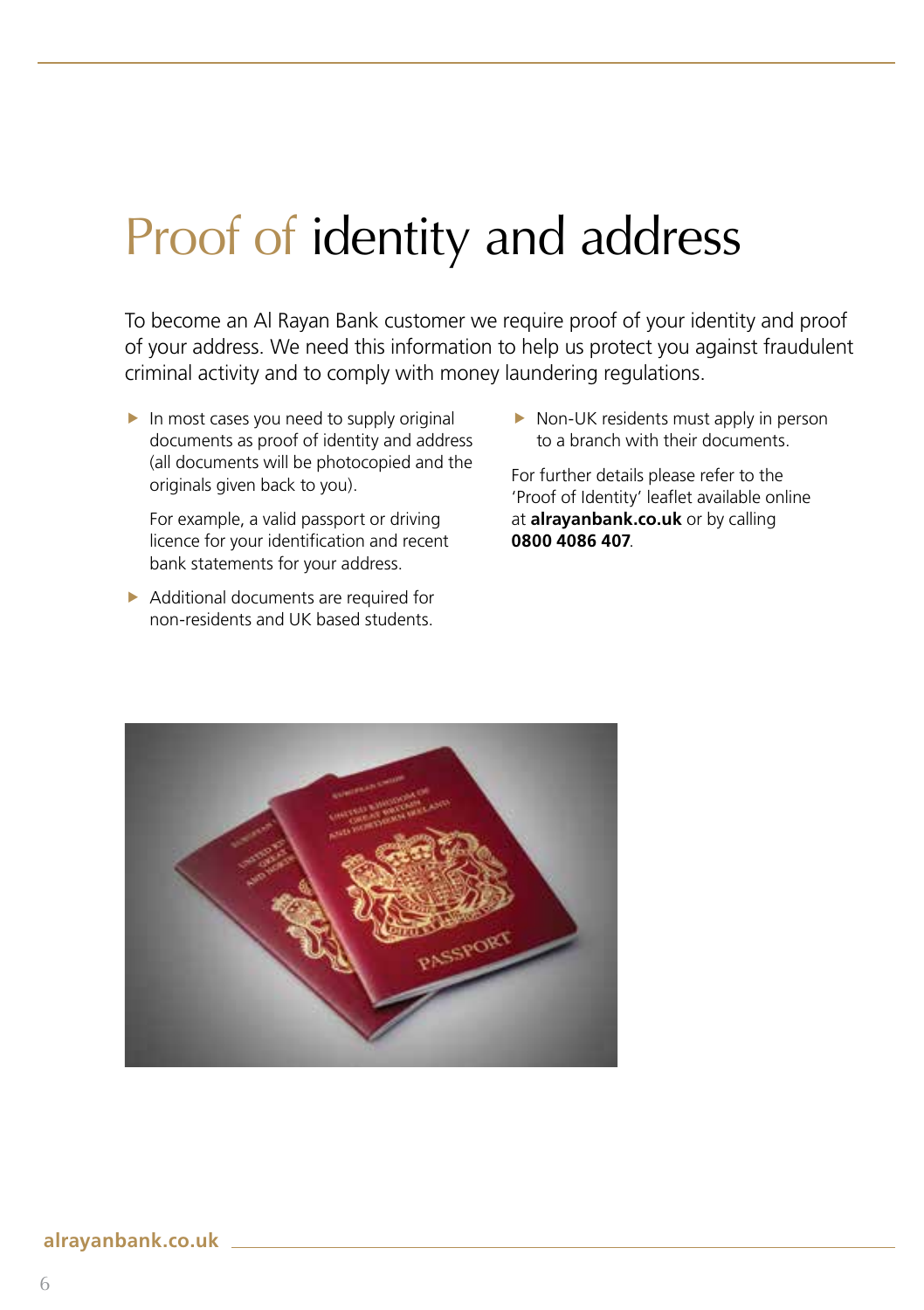# How to apply

To apply for one of our fixed term deposit accounts you must be:

- $\triangleright$  A personal customer over the age of 16; or
- $\blacktriangleright$  A business or institution
- $\triangleright$  Able to make the minimum deposit required for the account

You can apply for one of our fixed term deposit accounts in the following ways:

### **Online**

You can visit our website at **alrayanbank.co.uk**

### **By phone**

You can call our Customer Services team on **0800 4083 084**, Monday to Friday between 9am and 7pm and on Saturdays, between 9am and 1pm.